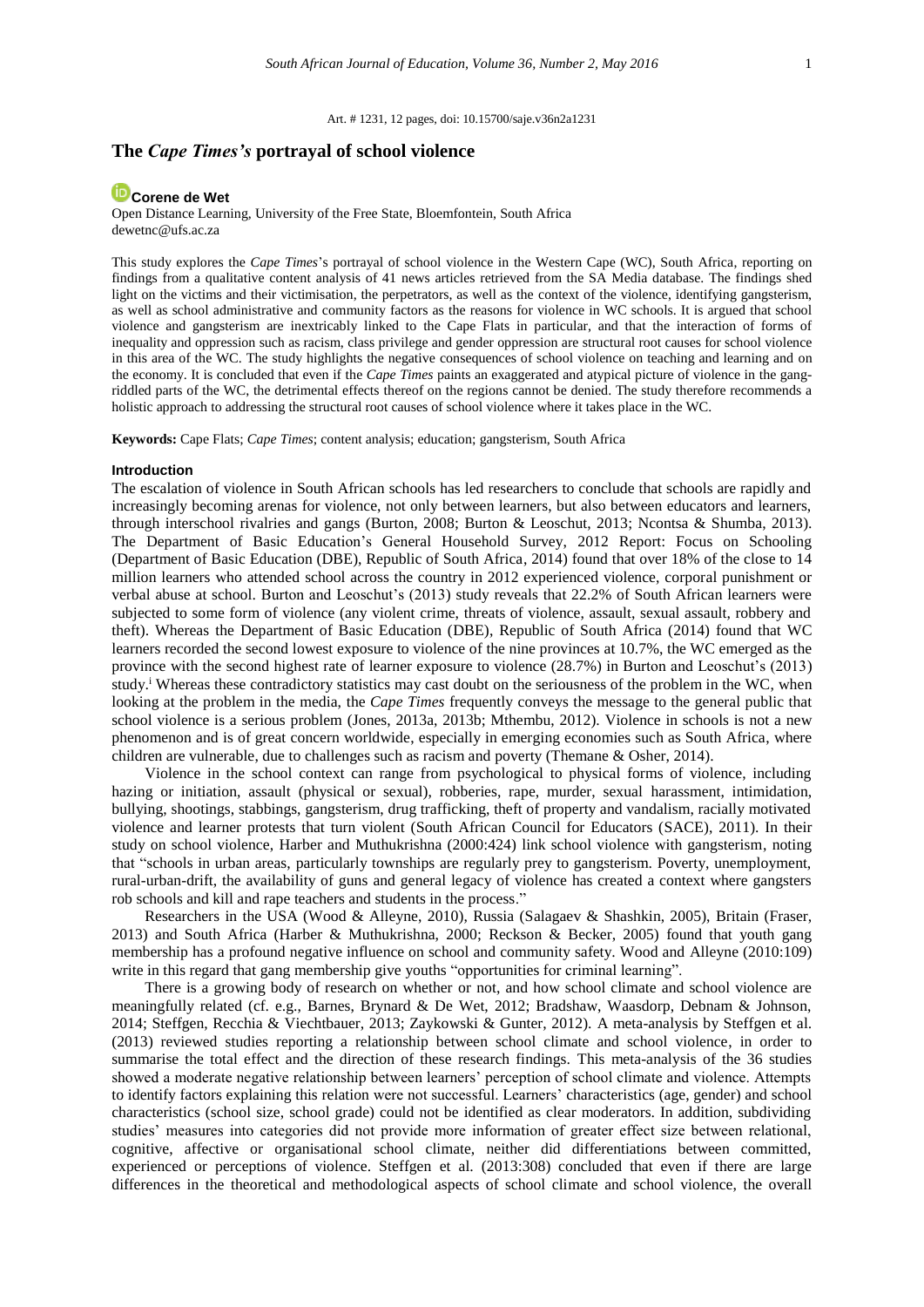effect of the studies included in their meta-analysis "underlined the impact of environmental factors on violent behaviours in schools". Environmental factors include, but are not limited to, rules and consequences, physical comfort/cleanliness, emotional support and disorder (Bradshaw et al., 2014; Cohen, McCabe, Michelli & Pickeral, 2009). This study provides an important contribution to the literature on school violence and school climate in highlighting environmental factors – within the school and community contexts – that may contribute to school violence in the WC in general, and the Cape Flats in particular.

Violence in schools accounts for more than a quarter of international school-related news. Within the South African context, crime and violence represent more than 10% of news on schools; and 15% of school-related news on public television focuses on school violence (Janse van Rensburg, 2010). The regularity with which the media reports on school violence confirms that school violence is a newsworthy problem. According to Carlyle, Slater and Chakroff (2008) the media has the power to shape the views of the public regarding what is of importance. Du Plessis (2008) suggests that the media sensationalise incidents of school violence. Jacobs (2014) moreover, argues that due to the unbalanced coverage of school violence in South African newspapers, the public is misinformed. The media's presentation of atypical events, such as school violence as stereotypical (symptomatic of a culture of violence and the disintegration of schooling) (Muncie, 2012), may well create the perception that school violence is out of control. Privately owned news media's dual role; namely that of acting as a watchdog in a democracy and being the guardian of the financial interests of its owners and shareholders (Johnson, 2014), necessitate a critical stance towards newspapers as a source of scientific information. Privately owned newspapers such as the *Cape Times* not only disseminate information about school violence, but may also use sensationalism to increase circulation figures (Vettehen, Nuijten & Beentjes, 2005).

Media studies play an important role in raising national awareness and provide context for international comparative studies on school violence. Although lethal shootings in the United States of America (USA) have attracted most of the international media converge and media studies on school violence, the public and researchers in countries such as Japan, Norway and Israel were also made aware of act of violence by means of the news media (Astor, Benbenishty & Marachi, 2006). There is a small, but growing body of research on the incidence of school violence that has attracted the attention of the media (Muschert, 2007). These research studies predominantly focus on a single event, for example, the Columbine (Muschert, 2007), Virginia Tech (Kwon & Moon, 2009) or

Toronto (O'Grady, Parnaby & Schikschneit, 2010) killings, the rape of an Australian girl during a school excursion in Europe (Gannon, 2007) and the 'samurai sword killing' in South Africa (De Wet, 2011). De Wet's media studies (2009, 2013) draw attention to numerous incidents of school violence within specific time frames. Despite the growing research interest in the media's portrayal of school violence, only a few studies explore the way specific newspapers, namely *Rapport* (De Wet, 2013) and the *New York Times* (Chyi & McCombs, 2004; Muschert & Carr, 2006), report on school violence. The aforementioned three studies looked into school violence in South Africa, the Columbine massacre, and nine school shootings in the USA, respectively. The current study aims to shed light on a local newspaper's portrayal of school violence, specifically in the Cape Flats.

The overarching aim of this study is to gain insight into the *Cape Times*'s portrayal of school violence in the WC in general, and the Cape Flats in particular utilising intersectionality as a conceptual approach. In this paper, I argue that the *Cape Times* portrays gangsterism as allencompassing in schools on the Cape Flats. I argue that school violence and gangsterism are perpetually linked: gang violence is not only a specific manifestation of school violence, gangsterism is also the reason for the high levels of violence inside and outside the school grounds, and gang and "turf" wars define learners and schools on the Cape Flats. I furthermore argue that the *Cape Times*'s portrayal of school violence in the Cape Flats can be understood through the lens of intersectionality theory. Macionis and Gerber (2011:310) define intersectionality theory as "the interplay of race, class, and gender, often resulting in multiple dimensions of disadvantage". The intersections of race, class and gender are an accepted reality in the fields of womens studies, feminist theory and literary criticism. Black women have become the preferred representative of gender and race intersections in the USA (Holvino, 2010). Kaufman, Hall and Zagura's (2012) study sheds light on the intersectionality between sex, race/ethnicity and geographical context on incidents of school-associated homicide in the USA. They found that the majority of the incidents occurred in urban areas, involved male victims with male offenders, black and latino offenders and victims living in conditions where the median of youth in poverty is more than 33%, and dispute or gang-related motives. Peguero and Popp's (2012) study among 12,030 public school learners in the USA suggests that gender intersects with race and ethnicity to produce group-specific relationships between school activities and youth violence. The current study will show that violence in the Cape Flats is fundamentally associated with race, class (poverty stricken Cape Flats) and gender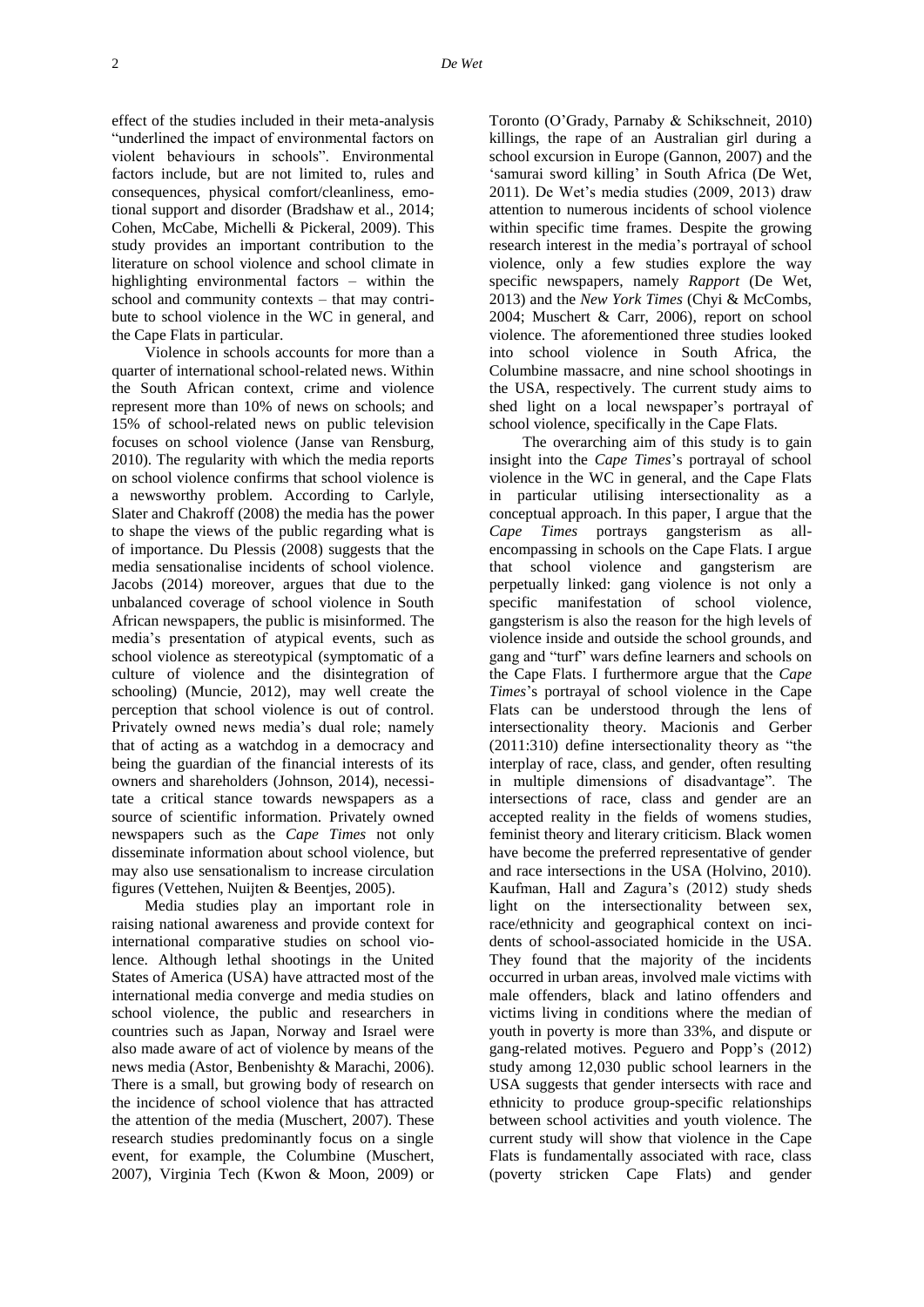(gangsterism and gender violence – sexual abuse of female learners by their fellow-learners and educators – as manifestations of masculinity).

### **Research Methodology**

I used articles published in the *Cape Times* as textual data to explore school violence in the WC in general and the Cape Flats in particular. The first edition of the *Cape Times* was published on 27 March 1876. It was the first daily paper in Southern Africa and soon become one of the principal newspapers in the Cape (Shaw, 1999). The newspaper had 200,000 average issue readers during June to September 2014, of whom 90% live within the Cape Peninsula. The daily circulation was 31,548 during the above mentioned period (Cape Times, 2014). The *Cape Times* is one of the top ten daily newspapers in South Africa, as well as the top selling English daily paper in the WC (Manson, 2014).

In order to convey an extensive and current picture of school violence in WC in general, and the Cape Flats in particular, news and in-depth informative articles on violence in South African schools that were published in the *Cape Times* over a period of two-and-a-half years (1 January 2012 to 31 June 2014) were retrieved from the SA Media database [\(http://reference.sabinet.](http://reference.sabinet.co.za/sa_media) co.za/sa\_media). Only one keyword, namely 'violence', was used to search for articles in the education section of the databases. SA Media classify newspaper articles that make reference to physical injuries, weapons and/or police intervention under the keyword 'violence' (De Wet, 2009).

The full-text keyword search yielded 41 items on violence published during the abovementioned period. Among the 41 items, 32 were news articles and nine in-depth articles, six of which were written by community leaders and academics. In line with the aim of this study, i.e. to gain insight into the *Cape Times*'s portrayal of school violence in the WC in general and the Cape Flats in particular, my data set was the written text of these 41 items.

Content analysis, a systematic approach to qualitative data analysis, is used in various types of communication research (Du Plooy, 2009). According to MacNamara (2005), the precise method for qualitative content analysis in media research is poorly defined and lacks specific guidelines. MacNamara (2005) accordingly, suggests that researchers use the research procedures given by established qualitative researchers. Subsequently, I followed Nieuwenhuis's (2007) guidelines for qualitative content analysis in order to reduce, condense and group the content of all the articles. A coding frame was drawn up, also providing for verbatim reporting where applicable. I used preset codes (a priori coding) that I

identified while doing the literature review for the study. I worked though all data sources and coded all the data. Related codes were thereafter organised into preset categories identified while doing the literature review. After I had completed categorisation, I reread the news articles to check whether I had captured all the important insights that emerged from the data. Categories, patterns and themes were identified and described. The identification of emergent themes allowed the information to be analysed and related to the literature.

To enhance the integrity of the study, I used authentic documents (scanned-in, unedited versions of the original newspaper clippings, the publication date and the page on which the article appeared) and left an audit trail, by giving the website address of SA Media, and the word used for the electronic search. I also described the research process in relative detail, linked the data to the existing literature on the topic, and gave rich, thick descriptions to allow transferability (Jacobs, 2014; Nieuwenhuis, 2007).

It is important to note that the WC is one of the most unequal provinces in South Africa. While the WC is one of the richest and fastest growing provinces in South Africa, the Cape Flats is one of the poorest and violent areas in the country. The Cape Flats is the area bounded by the Cape Town – Muizenberg, Cape Town – Bellville – Kraaifontein and Bellville – Eerste River – Strand railway lines and the False Bay coast, with a narrow strip of sand along the western coast, extending northwards from Cape Town and Bellville through Bloubergstrand up until Atlantis (Adelana, Xu & Vrbka, 2010). It is therefore important not to extrapolate violence in the Cape Flats to the rest of the WC. In the ensuing discussion care is thus taken to distinguish between violence the gang infested Cape Flats and the rest of the province.

#### **Findings and Discussion**

The ensuing presentation of findings emanating from the data analysis of the retrieved newspaper articles will firstly focus on the *Cape Times*'s portrayal of the nature, extent and context of school violence. The presentation will secondly shed light on the perpetrators and victims of school violence. Attention will then be given to the *Cape Times*'s account of the reasons for school violence. Consideration will, lastly, be given to the newspaper's reporting on the consequences of school violence. In the discussion of the abovementioned themes, I will integrate my findings with prior research. The juxtaposing of prior research and findings from the content analysis is essential to gain insight into school violence in the WC in general and the Cape Flats in particular, because researchers assert that media reports on school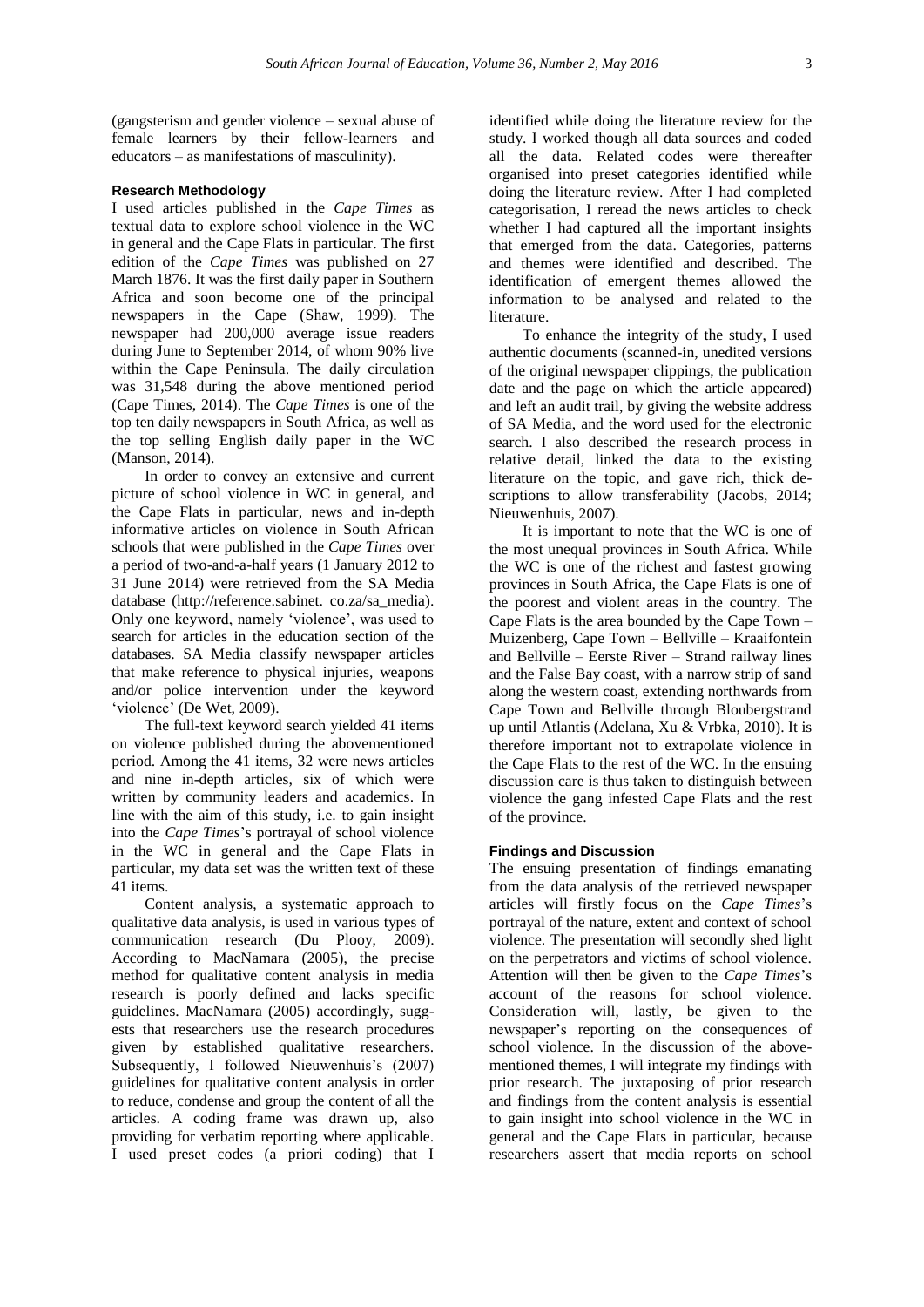violence are often unbalanced (Jacobs, 2014), sensationalised (Du Plessis, 2008) and stereotypical (Muncie, 2012).

The Nature, Extent and Context of School Violence Street gangs have been a feature of South African cities since the beginning of the 20th century. Cape Town's Cape Flats, and to a lesser extent, Johannesburg's Westbury and Eldorado Park – to name the most prominent areas – are notorious for being under the domination of gangster elements (Kynoch, 1999). In the WC there is an estimated 100,000 gang members in 137 gangs. Between 40% and 60% of serious violent crimes in the WC can be attributed to gang activity (Reckson & Becker, 2005). A study on the effects of community violence on children in Cape Town, based on face-to-face interviews with 185 children between the ages of 8 to 13 from five township schools, found that almost half of the participants had seen someone hit (57.4%), kicked (51.9%) or pushed or shoved (49.2%) by a member of a gang (it should be noted that these statistics refer to participants witnessing incidence of gang-related violence inside and outside the school grounds) (Shields, Nadasen & Pierce, 2008).

The literature identifies gang violence as one of the many forms of violence in South African schools (Burton, 2008; De Wet & Van Huyssteen, 2005; Du Plessis, 2008; Mncube & Madikizela-Madiya, 2014; Morrell, 1998; Ngqela & Lewis, 2012). A study by Ncontsa and Shumba (2013) on school violence in the Eastern Cape Province found, for example, that 37.5% of the 80 participants identified gangsterism as a serious problem in their schools. Morrell (1998) found, during a study in 10 secondary schools in Durban, that 90% of the schools experience gang violence. In line with the aforementioned research findings, media analysis shows that violence in schools on the Cape Flats is predominately gang-related (e.g., Dolley, 2012a; Felix, 2013; Hartley, 2013; Jones, 2012d; Mthembu, 2012). The perception is moreover created in the newspaper articles that learners and educators are powerless 'puppets' at the mercy of the gangs. Reference is for example made to "hot spots" near schools (Maregele, 2013a:5) and schools in "gang-infested areas" (Maregele, 2013b:5). The notion of a territorial space or "turf" – understood as a "static, geographically delimitated and defended space, in which control is extended over activity and access" has formed a central component of criminologists' definitions of gangs since the earliest research on gangs (Fraser, 2013:972). Central to these definitions is the idea of an organised, cohesive criminal organisation, exerting violent territorial supremacy for the purposes of economic gain (Fraser, 2013). The influence of territorial space ("turf") on school violence on the Cape Flats is

corroborated by Lambrechts (2012), and aptly illustrated in newspaper articles (Boulle, 2012; Butana, 2012a). Boulle (2012:9) argues, for example, that school closures will inadvertently intensify gang violence: learners told her that they "fear the violence that would break out between rival gangs (at school and on the walk to school) if they are to be relocated to high schools in neighbouring Bishop Lavis". The comprehensive nature of the gang violence is aptly illustrated in a news article by Notywala (2012). He writes about the desire of some youngsters to break their ties with the gangs, who expressed: "I want to be a normal child again and focus on my future, or go to jail". It seems to be easier said than done, as attested to by youths who want to change: "it is still difficult when they have to go to school because they get attacked" (Notywala, 2012:9).

Despite the foregoing emphasis on gang violence, it ought to be noted that gangsterism – as indicated earlier – is one of many forms of school violence in the WC (cf. Burton, 2008; Burton & Leoschut, 2013; Department of Basic Education (DBE), Republic of South Africa, 2014; Shields et al., 2008). While the majority of the analysed newspaper articles focus on gang violence (65.8%), attention will be given to two news reports that shed light on other forms of school violence in the WC. An article by Jones (2012b) focuses on the work of the WCDBE's "Safe Schools"-hotline, and gives insight into a variety of safety issues faced by schools. The majority of the calls made to the hotline during the first semester of 2012 were in the following categories: burglaries and vandalism (29%); crime (17%); and abuse, including bullying (15%). The statistics for 2011 were as follows: burglaries and vandalism (25%); crime (21%); and enquiries regarding governing body issues, i.e. issues dealing with disciplinary matters, such as misconduct (19%). An article published on 26 July 2012, Jones (2012d) additionally reports that there were 30 stabbing attacks at schools in the WC during the first semester of 2012.

Researchers (Burton, 2008; Burton & Leoschut, 2013; De Wet, 2007; Mncube & Harber, 2013; Ncontsa & Shumba, 2013) identify physical abuse (especially corporal punishment) and sexual assault as the two primary abusive actions that define the way in which educators violate learners. These findings support information disseminated in an in-depth newspaper article (Jones, 2013a).

Newspaper articles give insight into where different acts of school violence take place. Reports on acts of violence on the school grounds, make mention of (1) vandalism, e.g. "violent protests at the school, during which pupils set bins and tyres alight, broke windows, doors and furniture and damaged teachers' cars" (Butana, 2012a:4); (2) sexual violence against schoolgirls (Heywood, 2012; Jones, 2013c); (3) the fatal stabbings of boys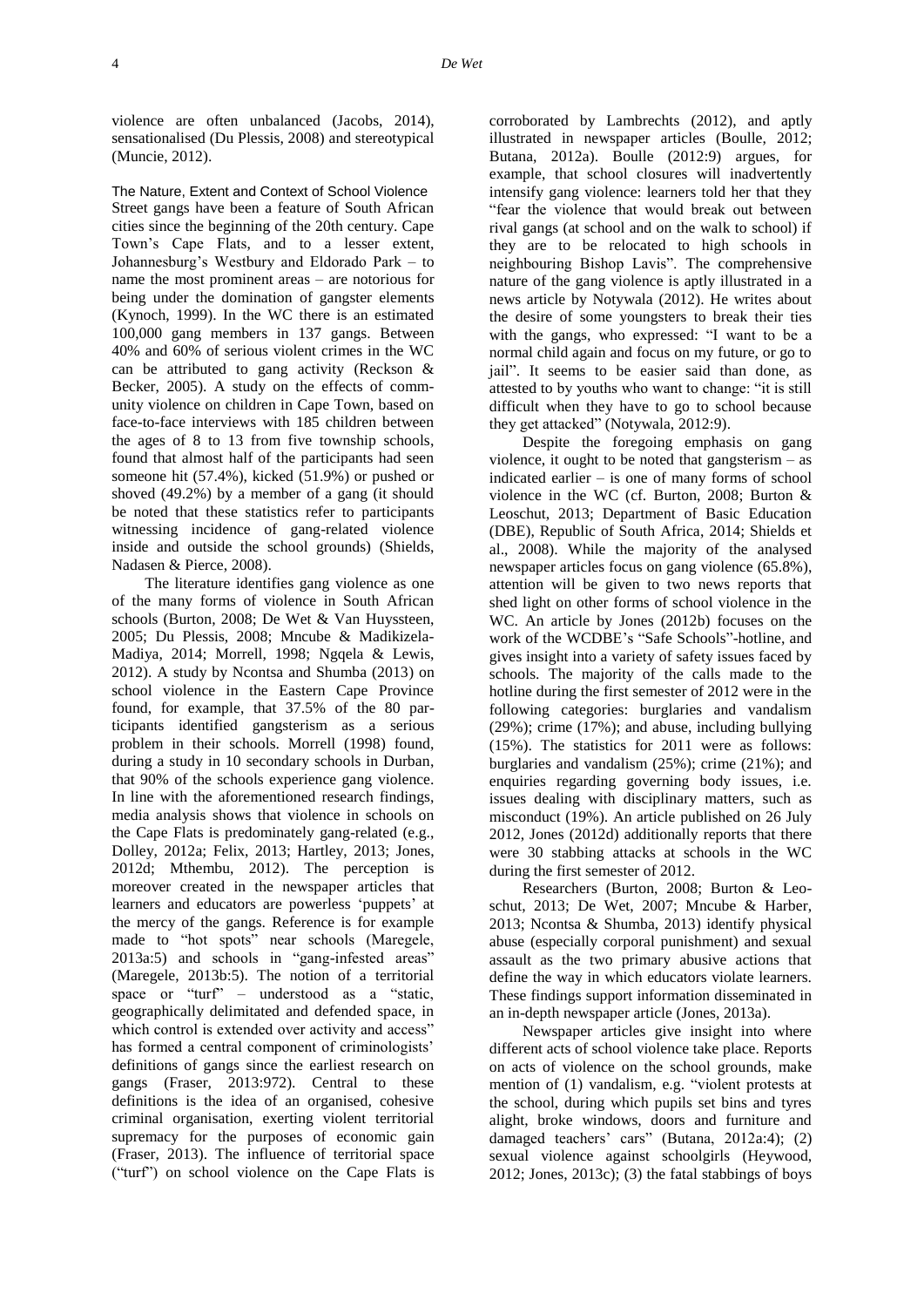(Felix, 2013; Notywala, 2012); and (4) violence directed at a principal, who was "chased off the school grounds" by learners who claimed he did nothing to stop the alleged assault of a learner by two volunteer security guards (Butana, 2012a:4). Articles reporting on acts of school violence occurring outside the school grounds centre on: (1) learners joining violent protest marches (Jones, 2012c; Mtyala, 2012); (2) violent attacks on learners on their way to and from school, where a Kasselsvlei High School learner was, for example, fatally stabbed when walking from the school (Jones, 2012a, 2012d, 2013c for more reports of stabbings of learners on their way to and from school); (3) stabbings at a taxi rank (Jones, 2013c); (4) racial violence between black and coloured parents (Mtyala, 2012); and (5) gang wars (Boulle, 2012; Butana, 2012b; Maregele, 2013b).

The newspaper reports give information regarding the wide array of weapons used during incidents of school violence, for example axes, clubs, screwdrivers and pangas (Mthembu, 2012; Notywala, 2012), knives (Damba, 2012; Felix, 2013; Luhanga, 2013), butterfly knives (Dolley, 2012a), sharpened pencils (Luhanga, 2013), rocks (Jones, 2012c; Notywala, 2012), sticks (Damba, 2012) and guns (Butana, 2012b; Notywala, 2012). It furthermore seems, from surveying the newspaper articles, that not only conventional commercial and homemade weapons, but also 'paranormal' means may be utilised to level an attack: during a school search "various sharp weapons, as well as 'special armbands and dolls' which were used in the gang attacks" were found (Butana, 2012b:7). In an insightful article on "teen blood culture", Dolley (2012a:6) quotes a 15-year-old boy as saying: "I used to have a 9mm pistol, but I got rid of it, because the police always search us". This boy told Dolley (2012a:6) that he had stabbed rival gangsters before: "in the last one I got him in the back and the shoulder. I walked past him and so he whistled and made for me like this, signal [ing] that I must 'uitkyk' [watch out]. So my friend gave me a knife. I just flipped it open and stabbed him." During Dolley's (2012a:6) interview with "reformed gangsters" from Manenberg, it came to light that it is "very easy to obtain a firearm". The literature concurs with the above findings, emanating from the analysis of the newspaper articles, namely that learners use a variety of weapons during and after school hours to attack one another (Burton, 2008; De Wet & Van Huyssteen, 2005; Janse van Rensburg, 2010; Ncontsa & Shumba, 2013). Mncube and Harber (2013) found that the carrying of weapons is seen as a symbol of power among schoolchildren in the WC.

The commonness of gender and gang violence in the poverty stricken Cape Flats – as reported in the *Cape Times* – feeds into Messerschmidt's (Krienert, 2003:5) hypothesis that, if a man does poorly at school or at his job, or in his family life, he must seek out other, alternative 'masculinevalidating resources'. Criminal behaviour has thus become an acceptable, alternative way to accomplish or project masculinity (Krienert, 2003).

This study gives insight into the *Cape Times*'s coverage of the nature, extent and context of school violence in the WC in general and the Cape Flats in particular: learners, especially those attending schools on the Cape Flats, are exposed to different forms of violence inside and outside the school grounds. A wide variety of weapons, which was easy to come by, are used in these attacks. The *Cape Times* often portrays the learners and educators as helpless puppets who are struggling for survival amid the turf wars. In the next section, attention will be given to the victims and perpetrators of school violence. Emphasis will be placed on the reasons why youngsters become part of the gang culture in the Cape Flats.

#### Perpetrators and Victims of School Violence

Research (De Wet, 2007; SACE, 2011), as well as newspaper articles (Butana, 2012a, 2012b; Damba, 2012; Felix, 2013; Jones, 2012d, 2013c) show that learners are the key role-players in school violence.

The *Cape Times* often focuses on the gang affiliation of learners involved in school violence. The youthfulness of these gang members is often emphasised, e.g. children "some as young as 13" are members of gangs (Notywala, 2012:9) and 9 year-old boys are recruited and "are trained to become gangsters" (Maregele, 2013b:5). Research by Esbensen and Carson (2012) on gangsterism in the USA reveals that gang membership varies across time, with the peak of gang membership occurring when learners are aged between 12 and 14 years. A finding from the current study, namely that children as young as nine form part of the gangs on the Cape Flats, is in line with findings from Lambrechts's (2012) study on gangsterism in Manenberg. She found that 10-year-old boys participate in gang-related activities.

By using phrases such as "groups of school going teenagers", and "about 100 gang members aged 12 to 19 were fighting", Damba (2012:5) gives insight into the ordinariness of gang membership among youths on the Cape Flats. Notywala (2012:9) attributes the growth of gangsterism to a lack of facilities for extramural activities. Two boys told Dolley (2012a) that they became gang members at age 12, because they became involved in fights at school and wanted the backing of a group. A 14-year-old boy from Lavender Hill additionally told Dolley (2012a:6): "if we don't join, we [are] going to be slaughtered". These utterances by gang members are in line with research findings that learners often join gangs in an effort to gain "protection" (De Wet & Van Huyssteen, 2005). Morrell (1998) moreover argues that boys become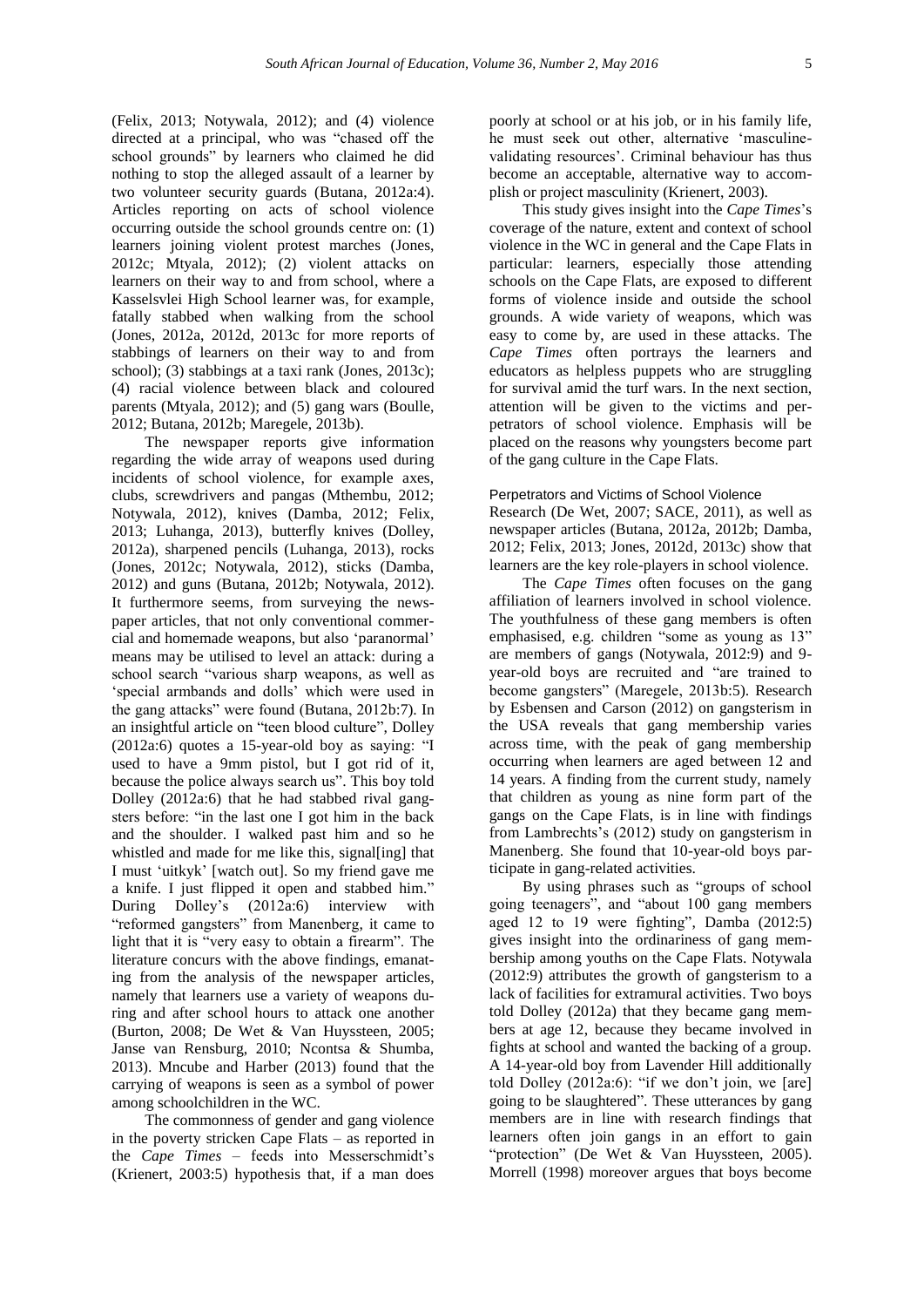members of gangs in a quest for (male) dominance rooted in a desire for recognition. Walsh and Mitchell (2006), in their study on violence in the WC, additionally argue that gang membership can be seen to represent opportunities for young men to gain social status, a sense of security and community, and the potential for economic gain. Mncube and Harber (2013:5) likewise contend that learners who see themselves as "losers" in the academic setting are easily assimilated into youth gangs. Here they "become 'someone', part of an organisation of kids like themselves" (Mncube & Harber, 2013:43). Through the *Cape Times*'s references to specific gangs, e.g. Stoepa Boys and 28 (Dolley, 2012b), honorary gang names, such as Pangaman (Butana, 2012b), gang culture, e.g. a ranka – gang tattoo (Dolley, 2012a), callousness, e.g. "I just flipped [the knife] open and stabbed him" (Dolley, 2012a:6), boys attending schools on the Cape Flats are depicted as fearless, pitiless perpetrators who will stop at nothing to assert their power over fellow-learners who have no gang affiliation or are members of rival gangs. In casting gang members as deviant, journalists set them apart from 'normal' boys in society. According to Consalvo (2003) this is a common discursive shift journalists make when portraying men who kill or batter victims whom journalists regard as blameless. The journalists thus set the readers apart from the gang 'turfs', where chaos and mayhem rules. This creates a divide between 'them' and 'us' and creates a (often false) sense of security for the readers. This line of argument is not only supported by, but also expanded on by Carlyle et al. (2008), who write that by denying the normalcy of negative behaviour (in our case gangsterism), media representation of the negative behaviour may allow the public to distance themselves from the issue, while simultaneously reproducing popular assumptions about, among other things, race, gender and social class. Mahiri and Conner (2003:121) furthermore found that the representation of youth as "dangerous others" has become a popular discourse in the media worldwide.

The plight of non-affiliated learners (cf. Dolley, 2012a), alluded to in the previous paragraph, is also verbalised by parents, who told Butana (2012b:7) that "their children might die at the Bulumko Secondary School as teenage gangs are clashing in and outside the school, terrorising their schoolmates in the process". Research by De Wet and Van Huyssteen (2005) too highlights the plight of non-gang members.

This study furthermore found that perpetrators (and victims) are mostly portrayed by journalists as faceless and nameless members of specific gangs, e.g. Vatos, Italians (Butana, 2012b), Fancy Boys, Americans, Junky Funky Kids and Mongrels (Dolley, 2012a). Butana (2012b:7) refers to the pseudonym of a Grade 10 gang member (Pangaman), who is believed to have "supernatural strength because of his 'special armband'". As is the case with the perpetrators of school violence, the victims are mostly portrayed as nameless and faceless members of opposing gangs and/or non-affiliated learners (Butana, 2012b; Dolley, 2012a). Only in one of the analysed articles was the victim identified (Jones, 2012a:6).

Apart from the learners, educators are also identified as victims and perpetrators of school violence. The *Cape Times*'s portrayal of educators as perpetrators of school violence, as well as research findings in this regard, has been presented in the discussion of the physical abuse and sexual assault of learners at the hands of their educators. Newspaper articles however also create empathy for educators who are trying to do their job amidst gang violence: "teachers and principals became emotional as they told of their struggles to keep pupils safe amid daily shootings and gangsters at their schools" (Jones, 2013a:5). An educator told Jones (2013a:5): "yes, we want to be there (at school). But we are human. We also have families." Whereas Notywala (2012:9) writes about educators who tried to help children by giving them lifts home when schools close early due to gang fights, "now live in fear as their cars have been stoned", Jones (2013a:5) reports on her interview with the deputy principal of a school in Manenberg, who told her that she was "running for her life, ducking from bullets, during a shooting". Mncube and Harber (2013) likewise found educators to be terrified to be caught in the crossfire at school and on their way to school and back home. According to Muschert (2007:353) the media often focus on victims and their stories because "this part of news events is often a dramatic element that generates or maintains the salience of the news event".

News articles and prior research focus on learners and educators as mostly faceless and nameless perpetrators and victims of school violence, as well as the plight of non-gang members in the gang-riddled Cape Flats. This study found that the lack of extramural facilities, the need for acceptance, social status and protection, as well as a lust for power and male dominance are reasons why children become part of the youth gang culture. As a result of the culture of violence and poverty on the Cape Flats, boys are mostly portrayed as callous individuals, who value physical strength, aggressive behaviour, and dominance over girls and non-gang members. The discussion also highlighted the way the media create a divide between 'them' – the ruthless, lawless perpetrators of school violence – and 'us', thus creating a false sense of security. Whereas the perpetrators of school violence are portrayed as callous, journalists write with compassion about the struggle for survival of learners and educators amidst the gang war.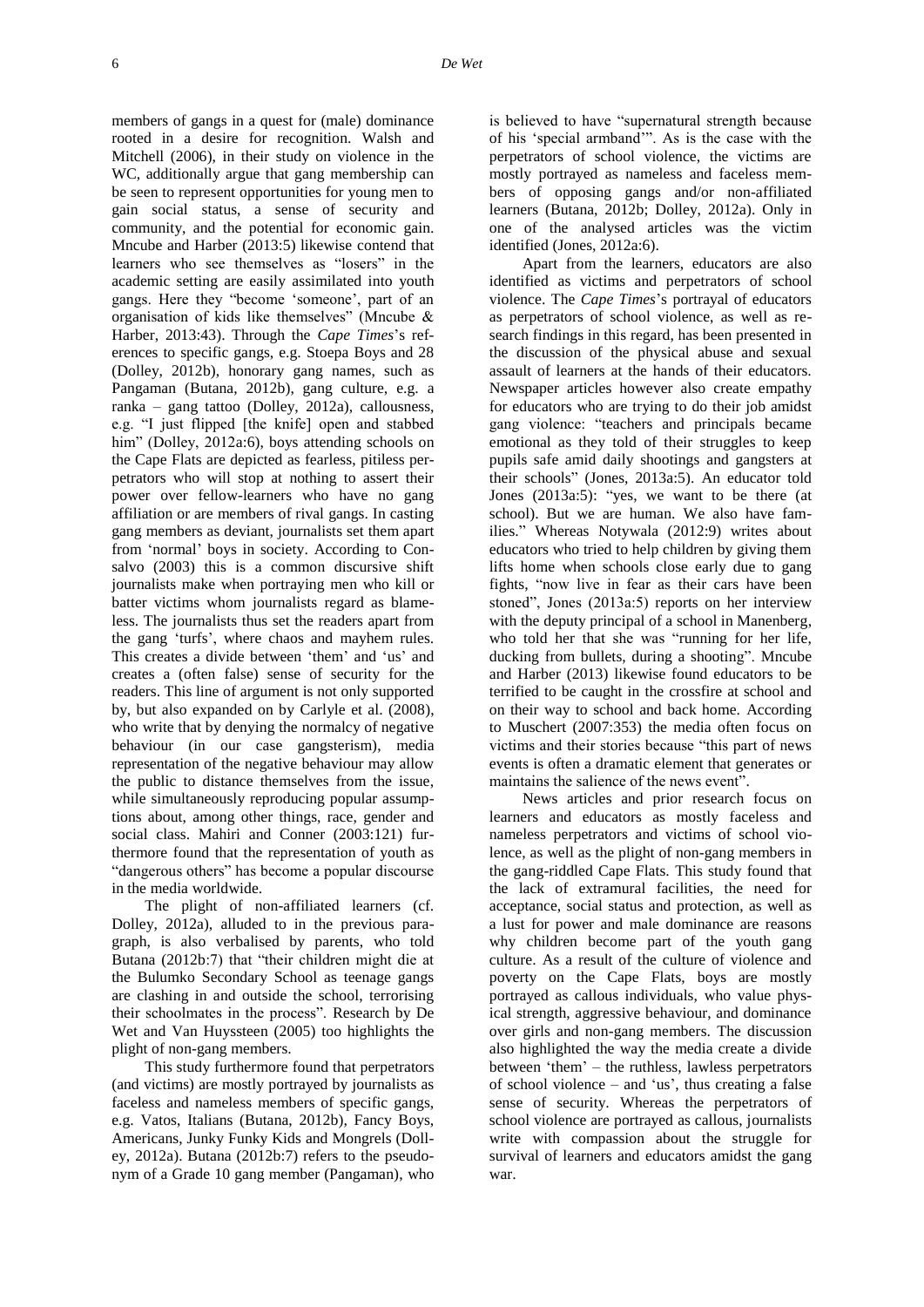#### Reasons for School Violence

In his study on violence in South African schools, Burton (2008:25) writes that "the prevalence of violence within Western Cape schools might be expected given the activities of gangs in many of the communities in which schools are located". Burton's view that gangsterism is the most important reason for school violence in the WC, is in line with the message conveyed in the *Cape Times*. Whereas Burton (2008) identifies gangsterism holistically as a reason for school violence, an analysis of the newspaper articles revealed several gang-related reasons for violence, namely retaliations for the death of gang members (Damba, 2012; Felix, 2013), a revenge attack where a member from an opposing gang (outsider) attended a party in an area outside his gang's "turf" (Butana, 2012b), or the relocation of learners due to school closures, may result in fighting when and if the reallocated learners attend schools situated in an area dominated by an opposing gang (Boulle, 2012). These findings on the importance of the "turf" as a space for likeminded youths, is supported by Fraser's (2013:976) research. He argues that the "street" represents a space in which young people can gain some degree of autonomy and create "rules of engagement" on their own terms, away from both home and school. Away from adult control "young people are free to engage in creative play in the urban environment".

Only a few reasons for school violence, which cannot be linked to gangsterism, but to school administration and community factors, were identified while doing the media analysis: school overcrowding (Mtyala, 2012); a lack of action by a principal after a learner was allegedly assaulted by volunteer security guards (Butana, 2012a); the frustration of "youths [who] struggle with the peer pressure and economic barriers they face every day" (Maregele, 2013b:5); racism (Mtyala, 2012); and learners' participation in protest marches (e.g. against allegedly corrupt politicians) (Jones, 2012c). Researchers also found that community factors such as poverty, racial inequality and tension (Burton, 2008; Burton & Leoschut, 2013; Mncube & Harber, 2013; SACE, 2011; Van Jaarsveld, 2008), as well as school administrative problems, such as weak or indecisive leadership (Du Plessis, 2008; Mncube & Harber, 2013; Van Jaarsveld, 2008) may result in school violence.

My grouping of the reasons for school violence as gang and non-gang related may be seen as somewhat simplistic. The pervasive condition of poverty in the WC townships, which can among other things, be attributed to the country's apartheid past, is a breeding ground for gangsterism. According to Ngqela and Lewis (2012) impoverished people in the WC who seek social and economic survival through selling alcohol and drugs, become the role models for dejected youths.

Ngqela and Lewis (2012) additionally believe that this modelling results in violent behaviour, such as using weapons and joining gangs. This kind of behaviour often spills over into schools. Ngqela and Lewis's (2012) view, as well as the suggestion in the analysed newspaper articles that school violence is predominantly a problem in schools located in the gang infested areas of the Cape Flats, feeds into O'Grady et al.'s (2010:70) argument that the media stereotypically portray improvised youths as belonging to the "underclass". Note should therefore be taken of O'Grady et al.'s (2010:70) view that individuals can react differently to apparently similar environments. According to them, the media often "ignores the complex and changing life experiences of people who find themselves in difficult circumstances".

Informed by intersectionality theory, it may be argued that the *Cape Times* portrays the victims and perpetrators of school violence in the WC as people with multiple subordinate-group identities that are subjected to powerful forces of oppression and forms of inequality, namely race, class and gender (cf. Veenstra, 2013). School violence in the WC is predominantly portrayed as a problem in schools located in the gang infested, impoverished areas of the Cape Flats. The majority of the articles analysed did not associate White South African youths with violence. Instead, black and coloured youths were associated with school violence (cf. Peguero & Popp, 2012). In accordance with the intersectionalist perspective WC youths social and physical location, as it relates to race, class and gender leads to different schooling experiences. Historic reasons for the disparities experienced by and the risk of exposure to school violence between different genders, racial groups and social/ economic classes cannot be denied.

Steffgen et al.'s (2013) finding that there might be a link between environmental factors (as a key component of school climate) and school violence, is supported by the preceeding discussion of possible reasons for school violence in the WC in general and the Cape Flats in particular.

## The Consequences of School Violence

The media analysis illustrates the negative impact of school violence on learners, educators, parents, authorities and the community at large. Numerous examples of the negative impact of school violence – especially gang hostilities – on teaching and learning, are apparent. Absenteeism is widespread on the Cape Flats due to gang fighting. Learners are kept at home, because parents fear for their safety (Maregele, 2013a; Mtyala, 2012; Notywala, 2012). "[G]ang shootings" in the vicinity of schools often lead to the closure of schools (Maregele, 2013a; Maregele & Jones, 2013). Learners, who were interviewed by Felix (2013) after the death of a fellow-learner, acknowledged that they are afraid to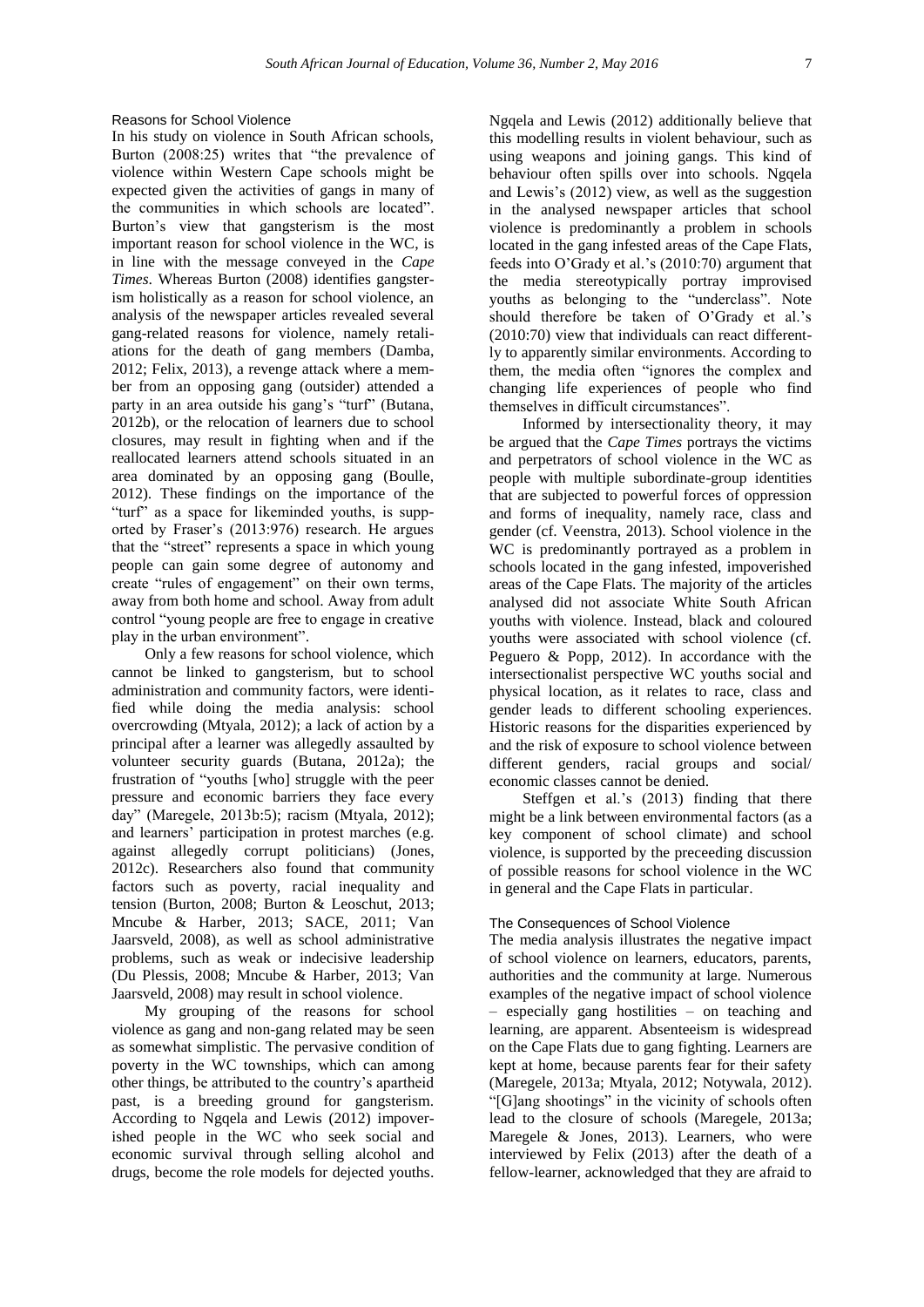attend school. One of them told Felix (2013:3) "we all fear coming to school". The negative impact of gangsterism on teaching and learning is not only emotional (fear), but also physical, where a learner who was attacked with a panga found it "very difficult to write" during the examination, and has subsequently left school (Notywala, 2012:9). In one of the newspaper articles, the possible impact of gangsterism on the reputation of a school was mentioned by a learner from Eisleben High School. In her interview with Felix (2013:3), after the death of a fellow-learner during an encounter between opposing gangs, the learner said: "they are embarrassing our school. Every school should make a newspaper for their good academic results, not for fellow-learners who kill each other". The newspaper articles abound with examples of the negative impact of school violence on the emotional (Dolley, 2012a; Felix, 2013) and physical wellbeing of learners (Hartley, 2013; Maregele, 2013a; Notywala, 2012) (cf. discussion of the nature and extent of the violence).

Dolley's (2012a:6) article provides insight into the impact of gangsterism on children's plans for the future. A 15-year-old boy told the author that he "will take [a ranka or gang tattoo] in jail. When I go to jail I want to go when I'm weak and I want to get strong in jail. That is how other gangsters will respect me." His younger friend told Dolley (2012a:6): "when I go to jail I want to be a brother (well-embedded in a gang) already so they won't hurt me". Ironically, incarceration is not the only future these two boys envisage for themselves. While the 15-year-old Grade Nine boy tells Dolley (2012a) that he wants to become an architect, the 14-year-old Grade Seven boy wants to become a soccer star. This insight into the dreams of the two gang members is in line with research findings by Wood and Alleyne (2010:104), namely that "far from rebelling against middle-class norms, many gang members actually endorse middle-class values".

The *Cape Times* paints a bleak picture of educators who try to teach in warlike situations. According to Jones (2013a:5), principals and educators told her "of their struggles to keep pupils safe amid daily shootings and gangsters at their schools". Hartley (2013:5) writes about educators and learners who "were forced to take cover when gunfire erupted outside". Notywala (2012:9), when reporting on gang violence, writes that "the disease is spreading and getting out of hand very fast". The hopelessness educators and learners have to face is emphasised by the use of emotionally laden words when reporting on racial, e.g. the "town exploded" (Mtyala, 2012:5); sexual, e.g. "sexual violence and abuse in and out of our schools are making the lives of tens of thousands of young girls a misery" (Heywood, 2012:9); and gang violence, e.g. "ganginfested areas" (Maregele, 2013b:5). Heywood's

(2012:9) depiction of girls in schools reads as follows: "how tragic that for many of our girls going to school must feel like walking alone through a dark alley in the deep of night. If young girls could give a voice to their experience, we would be shocked." The emphasis on the language of gangs, such as "we [are] going to be slaughtered" (Dolley, 2012a:6) and "it is all about the bavana (blood)" (Dolley, 2012a:6), form part of the discourse of fear, hopelessness and a situation out of control. The *Cape Times* inadvertently shed light on the intersection between gender oppression, and the plight of the unprivileged and poor in a racially segregated society. The media analysis hence exposes racism, class and economic differences and gender oppression as fundamental root causes of school violence in the WC in general and the Cape Flats in particular.

The *Cape Times*'s suggestion that school violence may have a negative effect on teaching and learning is supported by research. Whereas Reckson and Becker (2005) focus on the detrimental psychological effects of gang violence on learners and educators, Burton (2008) and Du Plessis (2008) find that violence per se has a negative influence on teaching and learning. International (Pereznieto, Harper, Clench & Coarasa, 2010) and national (Burton & Leoschut, 2013; Mncube & Madikizela-Madiya, 2014) studies find that school violence discourages children from attending school, parents from sending their children to school, children dropping out of school altogether, and educator absenteeism.

Articles also allude to the emotional influence of school violence on parents, e.g. "parents despair as gang fights keep claiming lives" (Damba, 2012:5; cf. also Maregele, 2013a; Mtyala, 2012). Newspaper articles, furthermore, refer to the financial implications of the gang violence for Cape Town, the province and the WCDBE: to increase security at schools in Manenberg, R6 million was transferred from the WCDBE to the city of Cape Town to cover the costs of metropolitan police patrolling schools (Maregele & Jones, 2013). The financial impact of gang violence on an emerging economy should not be underestimated: money that could have been earmarked for community projects, such as much needed extramural facilities, is redirected towards intervening to ensure school safety.

# **Conclusion**

Findings from this qualitative content analysis of news articles published in the *Cape Times* over a period of two-and-a-half years creates the impression that school violence is a serious problem in the WC in general and the Cape Flats in particular. The study reveals that learners, educators, parents and members of the community are exposed to a wide range of emotionally and physi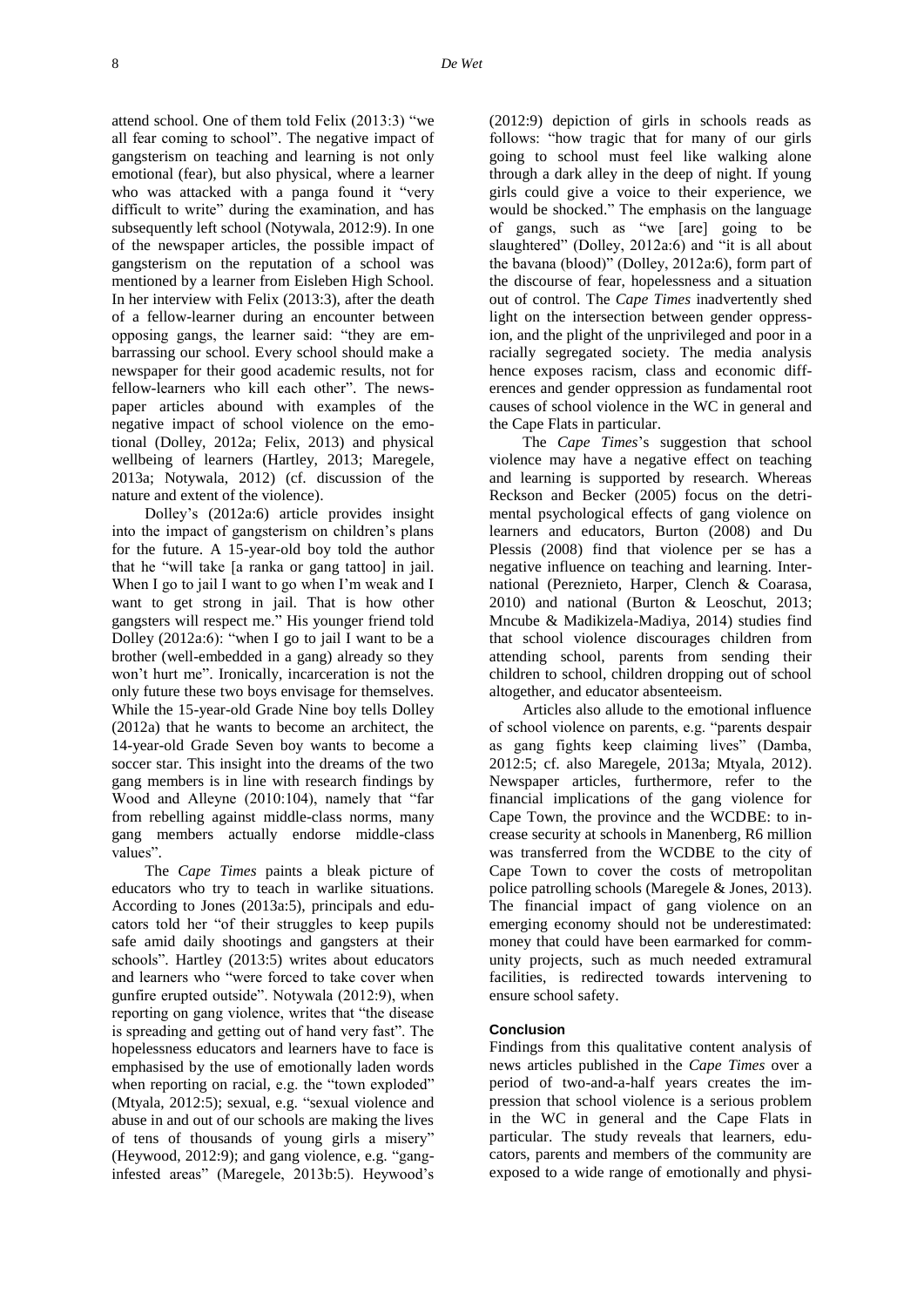cally destructive behaviour within and outside the school yard. Owing to the ominous presence of gangs on the Cape Flats, schools learners and educators are portrayed as helpless puppets struggling for survival amidst relentless turf and retribution wars. Previous and current research highlights the reasons for gang membership among youths, namely a hunger for power and male dominance, callousness, boredom, a need to belong and the necessity to have "protection" in unsafe gang infested communities. The *Cape Times* paints a grim picture of an escalation of violence in schools, youths' inability to sever ties with gangs and the breakdown of teaching and learning on the Cape Flats, with gang violence extending from the surrounding community and streets into the schools. Even if the *Cape Times* unintentionally paints an exaggerated and atypical picture of violence in the gang-riddled Cape Flats, the detrimental effects thereof on schooling on the Cape Flats cannot be denied. The effects of school violence on teaching and learning and on the economy of the province, necessitate a holistic approach to this problem. This calls for an acknowledgement that the intersectionality of forms of inequality and oppression such as gender, race and class may be structural root causes of school violence on the Cape Flats. Politicians, educationists, economists, law enforcers and healthcare workers should work together to address gangsterism, poverty, as well as racial and gender violence on the Cape Flats. According to Peguero and Popp (2012:8) many anti-violence school policies failed, because they did not consider the "unique vulnerabilities that affect marginalized populations". They therefore suggest that school administrators ought to pay special attention to the vulnerable youth populations "since research suggests that vulnerable and marginalised youth populations are less likely to seek out help and report their victimisation". It is also imperative that public and education policies address the structural root causes of school violence on the Cape Flats, namely racial, gender, social and economic oppression and inequalities. Teaching and learning will only prevail in emerging economies if educators and learners feel safe inside and outside the school yard.

The evidence presented in this study indicates that the *Cape Times* does a fairly good job in its role as public watchdog and lobbyist for the fight against school violence. Articles published in *Cape Times* shed light on the seriousness and commonness of school violence in the WC in general and the Cape Flats in particular, explain who the victims and perpetrators of the violence are, and give details of the reasons for and the consequences of the violence. The *Cape Times* may however also be guilty of using attention-grabbing sensationalism (e.g., Butana, 2012b; Dolley, 2012a) in order to improve circulation figures and thus satisfy the demands of shareholders. It is therefore important that reports on school violence move beyond "tabloid packaging" (Vettehen et al., 2005:284). Reports on school violence should bear evidence of high-quality, nuanced research.

Lack of contextualisation and the emphasis on the sensational could lead to a twisted view of school violence and panic among readers. Readers and researchers should, therefore, display a critical attitude towards the media as sources of information. Although one could assume that *Cape Times* will not wilfully publish false or distorted information, news reports ultimately represent the editor's and/or journalist's subjective, interpreted version of events (De Wet, 2013).

Notwithstanding critique against the use of the media as a source of information, this multidisciplinary study (Education, Criminology and Media Studies) presents a multidimensional perspective on school violence by combining the insights of the general public (journalists, editors and interviewees) and members of the academe. Whilst recognising the news media's dual role, namely to act as watchdog for public interest in a democracy, and to protect the financial interests of its owners and shareholders, it is hoped that this study presents a possible method by means of which educationists can cautiously utilise the media as an information source.

Whilst the current study sheds light on a local newspaper's portrayal of school violence in a specific province, findings from this study can also be used in cross-country comparisons on the news media's portrayal of school violence. Cross-country comparisons of the media's portrayal of school violence will show both the similarities across diverse cultures, and many different patterns that reflect the unique characteristics of cultural and national contexts (Astor et al., 2006). I argue that issues such as the news media's portrayal of gender-based violence, gangsterism, lack of hope among educators and learners and the vulnerability of poverty stricken and marginalised youths, can be the focus point of comparative studies.

#### **Notes**

Both large scale surveys were conducted in 2012.

#### **References**

- Adelana S, Xu Y & Vrbka P 2010. A conceptual model for the development and management of the Cape Flats aquifer, South Africa. *Water South Africa*, 36(4):461-474. Available at [http://www.ajol.info/index.php/wsa/article/view/58](http://www.ajol.info/index.php/wsa/article/view/58423/46768) [423/46768.](http://www.ajol.info/index.php/wsa/article/view/58423/46768) Accessed 30 May 2016.
- Astor RA, Benbenishty R & Marachi R 2006. Making the case for an international perspective on school violence: Implications for theory, research, policy,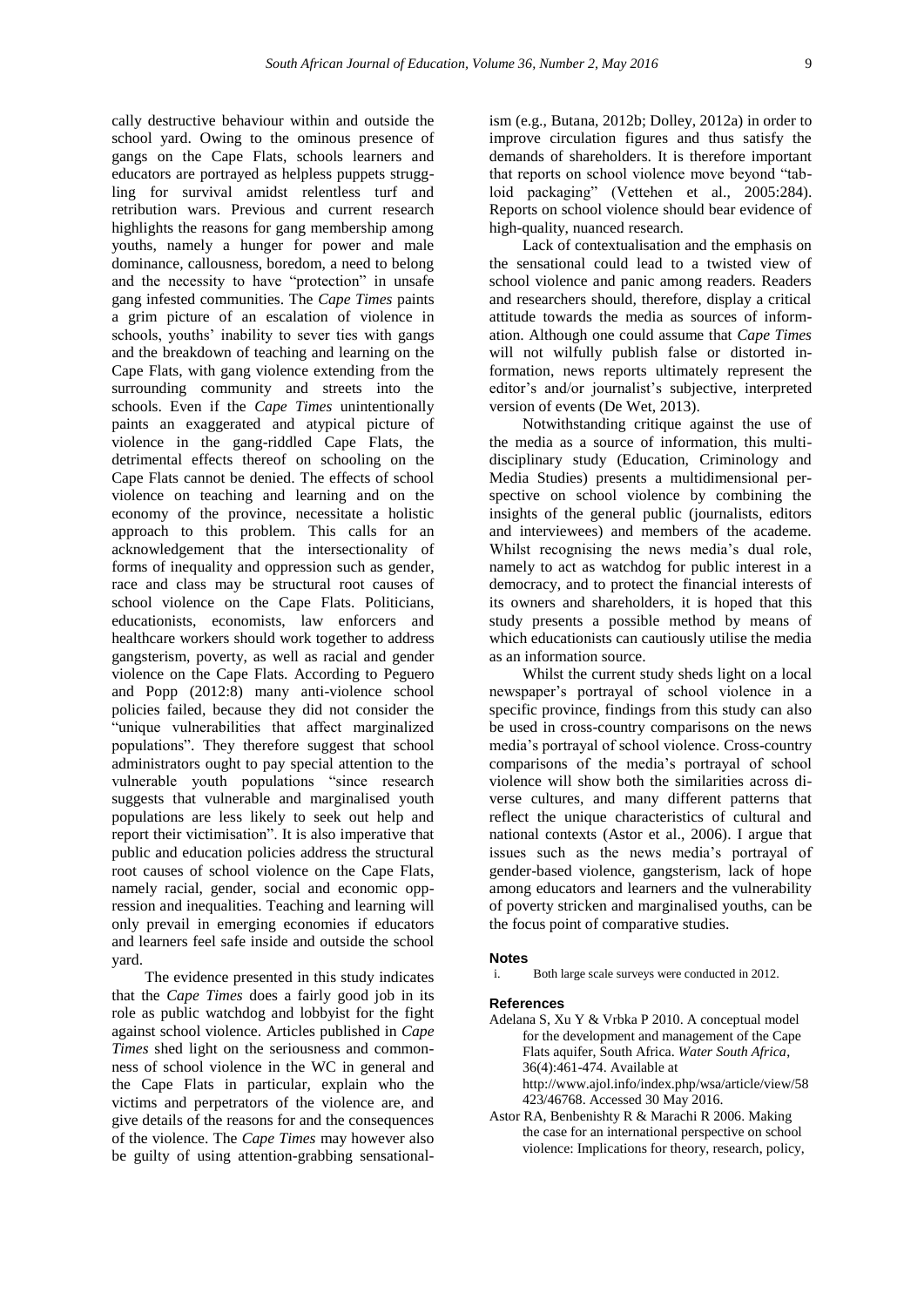and assessment. In SR Jimerson & MJ Furlong (eds). *The handbook of school violence and school safety: From research to practice*. Mahwah, NJ: Lawrence Erlbaum Associates, Publishers.

Barnes K, Brynard S & De Wet C 2012. The influence of school culture and school climate on violence in schools of the Eastern Cape Province. *South African Journal of Education*, 32(1):69-82. Available at [http://www.sajournalofeducation.co.za/index.php/s](http://www.sajournalofeducation.co.za/index.php/saje/article/view/495/284)

[aje/article/view/495/284.](http://www.sajournalofeducation.co.za/index.php/saje/article/view/495/284) Accessed 14 February 2016.

Boulle C 2012. This is not an issue for closed minds. *Cape Times*, 17 September.

Bradshaw CP, Waasdorp TE, Debnam KJ & Johnson SL 2014. Measuring school climate in high schools: A focus on safety, engagement, and the environment. *Journal of School Health*, 84(9):593-604[. doi:](http://onlinelibrary.wiley.com/doi/10.1111/josh.12186/abstract?userIsAuthenticated=false&deniedAccessCustomisedMessage=)  [10.1111/josh.12186](http://onlinelibrary.wiley.com/doi/10.1111/josh.12186/abstract?userIsAuthenticated=false&deniedAccessCustomisedMessage=)

Burton P 2008. *Merchants, skollies and stones: Experiences of school violence in South Africa*. Cape Town, South Africa: Centre for Justice and Crime Prevention. Available at [https://www.issafrica.org/crimehub/uploads/CJCP\\_](https://www.issafrica.org/crimehub/uploads/CJCP_school_violence_study.pdf) [school\\_violence\\_study.pdf.](https://www.issafrica.org/crimehub/uploads/CJCP_school_violence_study.pdf) Accessed 14 February 2016.

Burton P & Leoschut L 2013. *School violence in South Africa: Results of the 2012 national school violence study*. Cape Town, South Africa: Centre for Justice and Crime Prevention. Available at [http://www.cjcp.org.za/uploads/2/7/8/4/27845461/](http://www.cjcp.org.za/uploads/2/7/8/4/27845461/monograph12-school-violence-in-south_africa.pdf) [monograph12-school-violence-in-south\\_africa.pdf.](http://www.cjcp.org.za/uploads/2/7/8/4/27845461/monograph12-school-violence-in-south_africa.pdf) Accessed 14 February 2016.

Butana K 2012a. Khayelitsha school overcomes turmoil. *Cape Times*, 6 January.

- Butana K 2012b. Parents fear for safety of kids as rival teenage gangs clash at school*. Cape Times*, 20 July.
- Cape Times 2014. *Cape Times average issue readers in profile*. Available at [http://www.independentmedia.co.za/userdocs/file/](http://www.independentmedia.co.za/userdocs/file/Cape%20Times%202014B.pdf) [Cape%20Times%202014B.pdf.](http://www.independentmedia.co.za/userdocs/file/Cape%20Times%202014B.pdf) Accessed 31 May 2016.
- Carlyle KE, Slater MD & Chakroff JL 2008. Newspaper coverage of intimate partner violence: Skewing representations of risk. *Journal of Communication*, 58(1):168-186. [doi: 10.1111/j.1460-](http://onlinelibrary.wiley.com/doi/10.1111/j.1460-2466.2007.00379.x/abstract?userIsAuthenticated=false&deniedAccessCustomisedMessage=) [2466.2007.00379.x](http://onlinelibrary.wiley.com/doi/10.1111/j.1460-2466.2007.00379.x/abstract?userIsAuthenticated=false&deniedAccessCustomisedMessage=)
- Chyi HI & McCombs M 2004. Media salience and the process of framing: Coverage of the Columbine school shootings. *Journalism & Mass Communication Quarterly*, 81(1):22-35[. doi:](http://jmq.sagepub.com/content/81/1/22.short)  [10.1177/107769900408100103](http://jmq.sagepub.com/content/81/1/22.short)

Cohen J, McCabe L, Michelli NM & Pickeral T 2009. School climate: Research, policy, practice, and teacher education. *Teachers College Record*, 111(1):180–213. Available at [http://www.ijvs.org/files/Publications/School-](http://www.ijvs.org/files/Publications/School-Climate.pdf)[Climate.pdf.](http://www.ijvs.org/files/Publications/School-Climate.pdf) Accessed 8 December 2015.

Consalvo M 2003. The monsters next door: Media constructions of boys and masculinity. *Feminist Media Studies*, 3(1):27-45. [doi:](http://www.tandfonline.com/doi/abs/10.1080/1468077032000080112?journalCode=rfms20)  [10.1080/1468077032000080112](http://www.tandfonline.com/doi/abs/10.1080/1468077032000080112?journalCode=rfms20)

Damba N 2012. Parents despair as gang fights keep claiming lives. *Cape Times*, 24 January.

Department of Basic Education (DBE), Republic of South Africa 2014. *General Household Survey*

*(GHS) 2012 Report: Focus on schooling*. Pretoria: DBE. Available at

[http://www.education.gov.za/LinkClick.aspx?fileti](http://www.education.gov.za/LinkClick.aspx?fileticket=AciCyJO%2BiQE%3D&tabid=358&mid=1261) [cket=AciCyJO%2BiQE%3D&tabid=358&mid=12](http://www.education.gov.za/LinkClick.aspx?fileticket=AciCyJO%2BiQE%3D&tabid=358&mid=1261) [61.](http://www.education.gov.za/LinkClick.aspx?fileticket=AciCyJO%2BiQE%3D&tabid=358&mid=1261) Accessed 14 February 2016.

- De Wet A & Van Huyssteen A 2005. Elements of an unsafe school environment. In IJ Oosthuizen (ed). *Safe schools*. Pretoria, South Africa: CELP.
- De Wet C 2007. Free State educators' perceptions and observations of learner-on-learner, learner-oneducator and educator-on-learner school violence. *Education as Change*, 11(1):59-85. [doi:](http://www.tandfonline.com/doi/abs/10.1080/16823200709487153)  [10.1080/16823200709487153](http://www.tandfonline.com/doi/abs/10.1080/16823200709487153)
- De Wet C 2011. The Krugersdorp samurai sword killing: a media analysis. *Acta Academica*, 43(3):132-165.
- De Wet C 2013. *Rapport* se beriggewing oor skoolgeweld 1994-2011: 'n multidimensionele sosiale probleem. *LitNet Akademies*, 10(1):341- 379. Beskikbaar te [http://litnet.co.za/assets/pdf/joernaaluitgawe\\_10\\_1/](http://litnet.co.za/assets/pdf/joernaaluitgawe_10_1/10%281%29_GW_DeWet.pdf) [10%281%29\\_GW\\_DeWet.pdf.](http://litnet.co.za/assets/pdf/joernaaluitgawe_10_1/10%281%29_GW_DeWet.pdf) Geraadpleeg 14 Februarie 2016.
- De Wet NC 2009. Newspapers' portrayal of school violence in South Africa. *Acta Criminologica*, 22(1):46-67.

Dolley C 2012a. All about the bavana for Cape gang youth. *Cape Times*, 4 October. Available at [http://www.iol.co.za/capetimes/all-about-the](http://www.iol.co.za/capetimes/all-about-the-bavana-for-cape-gang-youth-1396336)[bavana-for-cape-gang-youth-1396336.](http://www.iol.co.za/capetimes/all-about-the-bavana-for-cape-gang-youth-1396336) Accessed 14 February 2016.

Dolley C 2012b. Disenchanted teens form frontline 'troops'. *Cape Times*, 4 October. Available at [https://www.highbeam.com/doc/1G1-](https://www.highbeam.com/doc/1G1-304490726.html) [304490726.html.](https://www.highbeam.com/doc/1G1-304490726.html) Accessed 23 April 2016.

Du Plessis AH 2008. Exploring secondary school educator experiences of school violence. MEd dissertation. Pretoria, South Africa: University of Pretoria. Available at [http://repository.up.ac.za/bitstream/handle/2263/25](http://repository.up.ac.za/bitstream/handle/2263/25176/dissertation.pdf?sequence=1) [176/dissertation.pdf?sequence=1.](http://repository.up.ac.za/bitstream/handle/2263/25176/dissertation.pdf?sequence=1) Accessed 20

February 2016. Du Plooy GM 2009. *Communication research: Techniques, methods and applications* (2nd ed). Cape Town, South Africa: Juta & Co. Ltd.

Esbensen FA & Carson DC 2012. Who are the gangsters? An examination of the age, race/ethnicity, sex, and immigration status of selfreported gang members in a seven-city study of American youth. *Journal of Contemporary Criminal Justice*, 28(4):465-481. [doi:](http://ccj.sagepub.com/content/28/4/465)  [10.1177/1043986212458192](http://ccj.sagepub.com/content/28/4/465)

- Felix J 2013. Pupils support search for weapons after murder at school*. Cape Times*, 11 October.
- Fraser A 2013. Street habitus: gangs, territorialism and social change in Glasgow. *Journal of Youth Studies*, 16(8):970-985. [doi:](http://www.tandfonline.com/doi/abs/10.1080/13676261.2013.793791)  [10.1080/13676261.2013.793791](http://www.tandfonline.com/doi/abs/10.1080/13676261.2013.793791)
- Gannon S 2007. The market, the media and the family in a school excursion rape case. *International Journal of Qualitative Studies in Education*, 20(3):355-369. [doi: 10.1080/09518390701281959](http://www.tandfonline.com/doi/abs/10.1080/09518390701281959)
- Harber C & Muthukrishna N 2000. School effectiveness and school improvement in context: The case of South Africa. *School Effectiveness and School Improvement: An International Journal of Research, Policy and Practice*, 11(4):421-434[. doi:](http://www.tandfonline.com/doi/abs/10.1076/sesi.11.4.421.3559)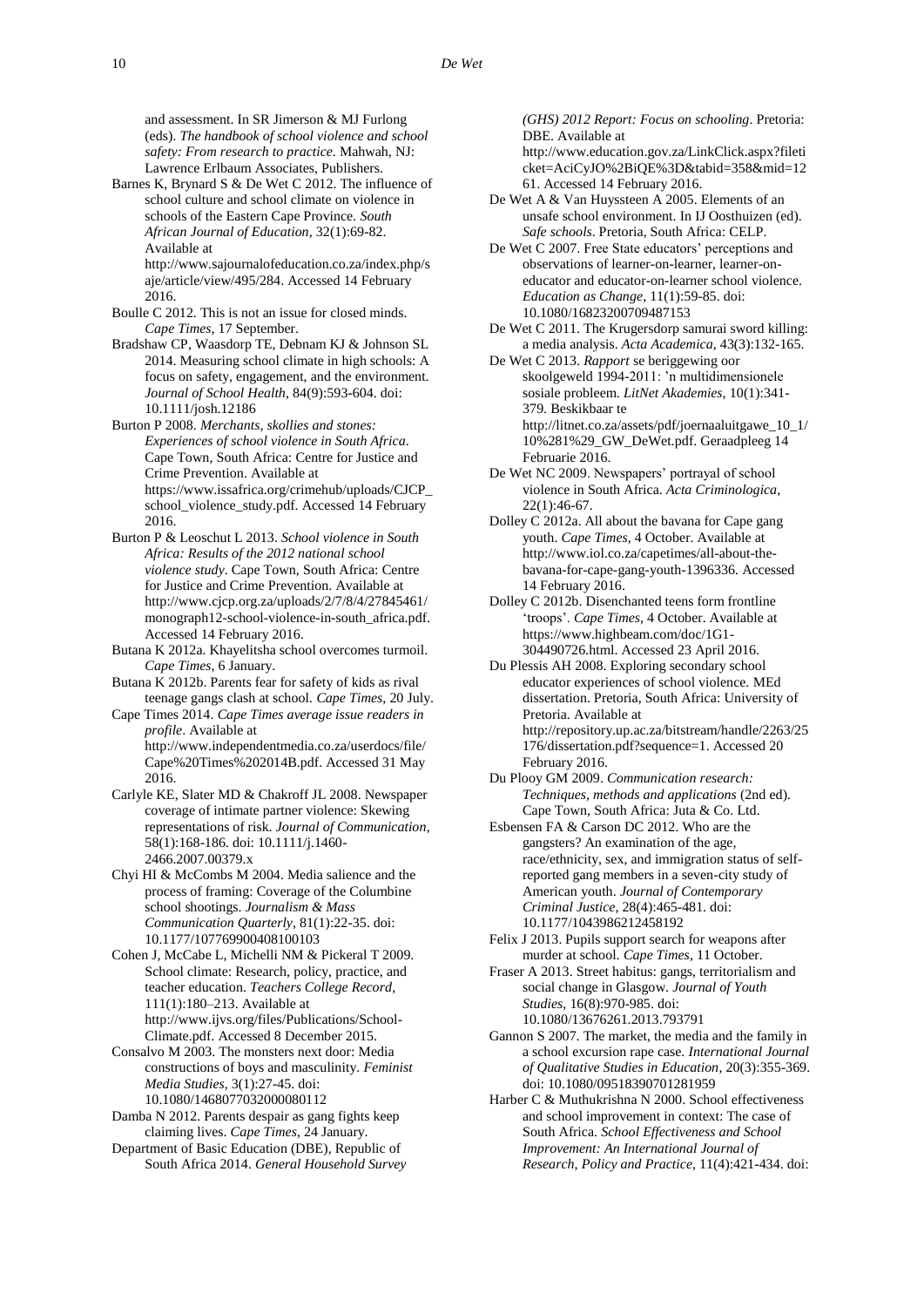[10.1076/sesi.11.4.421.3559](http://www.tandfonline.com/doi/abs/10.1076/sesi.11.4.421.3559)

Hartley A 2013. Police to be sent to Manenberg to assist schools*. Cape Times*, 16 August.

Heywood M 2012. Preventing (not just lamenting) the sexual abuse of schoolgirls. *Sexuality, Women's Health*, 29 May. Available a[t https://www.health](https://www.health-e.org.za/2012/05/29/preventing-not-just-lamenting-sexual-abuse-of-school-girls/)[e.org.za/2012/05/29/preventing-not-just-lamenting](https://www.health-e.org.za/2012/05/29/preventing-not-just-lamenting-sexual-abuse-of-school-girls/)[sexual-abuse-of-school-girls/.](https://www.health-e.org.za/2012/05/29/preventing-not-just-lamenting-sexual-abuse-of-school-girls/) Accessed 20 February 2016.

Holvino E 2010. Intersections: The simultaneity of race, gender and class in organization studies. *Gender, Work & Organization*, 17(3):248-277. [doi:](http://onlinelibrary.wiley.com/doi/10.1111/j.1468-0432.2008.00400.x/abstract?userIsAuthenticated=false&deniedAccessCustomisedMessage=)  [10.1111/j.1468-0432.2008.00400.x](http://onlinelibrary.wiley.com/doi/10.1111/j.1468-0432.2008.00400.x/abstract?userIsAuthenticated=false&deniedAccessCustomisedMessage=)

Jacobs L 2014. Framing of school violence in the South African printed media – (mis)information to the public. *South African Journal of Education*, 34(1): Art. #697, 16 pages. [doi: 10.15700/201412120958](http://www.sajournalofeducation.co.za/index.php/saje/article/view/697/407)

Janse van Rensburg AP 2010. Dimensions, coping strategies and management of school-based violence. MSocSc dissertation. Bloemfontein, South Africa: University of the Free State. Available at

[http://scholar.ufs.ac.za:8080/xmlui/handle/11660/1](http://scholar.ufs.ac.za:8080/xmlui/handle/11660/1863) [863.](http://scholar.ufs.ac.za:8080/xmlui/handle/11660/1863) Accessed 21 February 2016.

Johnson DE 2014. The mass media's dual role: 'watchdog' and guardian of their own interests. *Journal of Public Affairs*, 14(3-4):369-378. [doi:](http://onlinelibrary.wiley.com/doi/10.1002/pa.429/abstract;jsessionid=676AD3B018B62D32F39049208B700051.f02t04?userIsAuthenticated=false&deniedAccessCustomisedMessage=)  [10.1002/pa.429](http://onlinelibrary.wiley.com/doi/10.1002/pa.429/abstract;jsessionid=676AD3B018B62D32F39049208B700051.f02t04?userIsAuthenticated=false&deniedAccessCustomisedMessage=)

Jones M 2012a. Mom's trauma after son is killed. *Cape Times*, 25 July. Available at [http://www.iol.co.za/capetimes/moms-trauma](http://www.iol.co.za/capetimes/moms-trauma-after-son-is-killed-1348779)[after-son-is-killed-1348779.](http://www.iol.co.za/capetimes/moms-trauma-after-son-is-killed-1348779) Accessed 21 February 2016.

- Jones M 2012b. School burglaries, vandalism keep hotline operators busy. *Cape Times*, 30 August.
- Jones M 2012c. School calm after turmoil. *Cape Times*, 23 May.
- Jones M 2012d. 30 stabbing attacks at schools in 2012. *Cape Times*, 26 July.
- Jones M 2013a. No end to violence against Western Cape school pupils. *Cape Times*, 9 July.
- Jones M 2013b. Officers deployed to 8 high-risk city schools. *Cape Times*, 31 July.
- Jones M 2013c. Pupils who sexually harassed girls are expelled. *Cape Times*, 28 August. Available at [https://www.highbeam.com/doc/1G1-](https://www.highbeam.com/doc/1G1-345921981.html) [345921981.html.](https://www.highbeam.com/doc/1G1-345921981.html) Accessed 21 February 2016.
- Kaufman JM, Hall JE & Zagura M 2012. Sex, race/ethnicity, and context in school-associated student homicides. *Journal of Interpersonal Violence*, 27(12):2373-2390. [doi:](http://jiv.sagepub.com/content/27/12/2373)  [10.1177/0886260511433516](http://jiv.sagepub.com/content/27/12/2373)

Krienert JL 2003. Masculinity and crime: A quantitative exploration of Messerschmidt's hypothesis. *Electronic Journal of Sociology*, 7(2):1-30. Available at [http://www.soc.iastate.edu/sapp/Masculinity2.Pdf.](http://www.soc.iastate.edu/sapp/Masculinity2.Pdf)

Accessed 14 January 2015.

- Kwon KH & Moon SI 2009. The bad guy is one of us: framing comparison between the US and Korean newspapers and blogs about the Virginia Tech shooting. *Asian Journal of Communication*, 19(3):270-288. [doi: 10.1080/01292980903038998](http://www.tandfonline.com/doi/abs/10.1080/01292980903038998)
- Kynoch G 1999. From the Ninevites to the hard livings gang: township gangsters and urban violence in twentieth-century South Africa. *African Studies*,

58(1):55-85. [doi: 10.1080/00020189908707905](http://www.tandfonline.com/doi/abs/10.1080/00020189908707905?journalCode=cast20)

Lambrechts D 2012. The impact of organised crime on state social control: Organised criminal groups and local governance on the Cape Flats, Cape Town, South Africa. *Journal of Southern African Studies*, 38(4):787-807. [doi:](http://www.tandfonline.com/doi/abs/10.1080/03057070.2012.749060) 

[10.1080/03057070.2012.749060](http://www.tandfonline.com/doi/abs/10.1080/03057070.2012.749060)

- Luhanga P 2013. School security improves as new officers move in. *Cape Times*, 24 January.
- Macionis JJ & Gerber LM 2011. *Sociology* (7th ed). Toronto, Canada: Pearson Education.
- Macnamara J 2005. Media content analysis: Its uses; benefits and best practice methodology. *Asia Pacific Public Relations Journal*, 6(1):1-34. Available at

[https://opus.lib.uts.edu.au/bitstream/10453/10102/1](https://opus.lib.uts.edu.au/bitstream/10453/10102/1/2007002122.pdf) [/2007002122.pdf.](https://opus.lib.uts.edu.au/bitstream/10453/10102/1/2007002122.pdf) Accessed 12 October 2015.

- Mahiri J & Conner E 2003. Black youth violence has a bad rap. *Journal of Social Issues*, 59(1):121-140. [doi: 10.1111/1540-4560.00008](http://onlinelibrary.wiley.com/doi/10.1111/1540-4560.00008/abstract;jsessionid=C8280AE42012587F06E610D31418F1EB.f03t02?userIsAuthenticated=false&deniedAccessCustomisedMessage=)
- Manson H 2014. *ABC analysis Q1 2014: The biggest circulating newspapers in South Africa*. Available at [http://www.marklives.com/2014/05/abc-biggest](http://www.marklives.com/2014/05/abc-biggest-circulating-newspapers-south-africa-2/%23.VWLvnmAw_IU)[circulating-newspapers-south-africa-](http://www.marklives.com/2014/05/abc-biggest-circulating-newspapers-south-africa-2/%23.VWLvnmAw_IU)[2/#.VWLvnmAw\\_IU.](http://www.marklives.com/2014/05/abc-biggest-circulating-newspapers-south-africa-2/%23.VWLvnmAw_IU) Accessed 25 May 2015.
- Maregele B 2013a. Less than 50% of pupils turn up at three schools after 'gang shootings'. *Cape Times*, 21 August. Available at [https://www.highbeam.com/doc/1G1-](https://www.highbeam.com/doc/1G1-345831506.html) [345831506.html.](https://www.highbeam.com/doc/1G1-345831506.html) Accessed 23 February 2016.
- Maregele B 2013b. Pupils feeling heavy weight of gangs, violence and drugs. *Cape Times*, 23 April. Available a[t https://www.highbeam.com/doc/1G1-](https://www.highbeam.com/doc/1G1-348067342.html) [348067342.html.](https://www.highbeam.com/doc/1G1-348067342.html) Accessed 23 February 2016.
- Maregele B & Jones M 2013. Schools operation 'working well'. *Cape Times*, 20 August. Available a[t http://www.iol.co.za/capetimes/schools](http://www.iol.co.za/capetimes/schools-operation-working-well-1564989)[operation-working-well-1564989.](http://www.iol.co.za/capetimes/schools-operation-working-well-1564989) Accessed 23 February 2016.
- Mncube V & Harber C 2013. *The dynamics of violence in schools in South Africa. Report 2012*. Pretoria, South Africa: University of South Africa. Available at [http://www.unisa.ac.za/contents/colleges/col\\_educa](http://www.unisa.ac.za/contents/colleges/col_education/docs/The%20Dynamics%20of%20Violence%20in%20South%20African%20schools.pdf) [tion/docs/The%20Dynamics%20of%20Violence%](http://www.unisa.ac.za/contents/colleges/col_education/docs/The%20Dynamics%20of%20Violence%20in%20South%20African%20schools.pdf)

[20in%20South%20African%20schools.pdf.](http://www.unisa.ac.za/contents/colleges/col_education/docs/The%20Dynamics%20of%20Violence%20in%20South%20African%20schools.pdf) Accessed 23 February 2016.

- Mncube V & Madikizela-Madiya N 2014. Gangsterism as a cause of violence in South African schools: The case of six provinces. *Journal of Sociology and Social Anthropology*, 5(1):43-50. Available at [http://www.krepublishers.com/02-](http://www.krepublishers.com/02-Journals/JSSA/JSSA-05-0-000-14-Web/JSSA-05-1-000-14-Abst-PDF/JSSA-05-1-043-14-025-Mncube-V/JSSA-05-1-043-14-025-Mncube-V-Tt.pdf) [Journals/JSSA/JSSA-05-0-000-14-Web/JSSA-05-](http://www.krepublishers.com/02-Journals/JSSA/JSSA-05-0-000-14-Web/JSSA-05-1-000-14-Abst-PDF/JSSA-05-1-043-14-025-Mncube-V/JSSA-05-1-043-14-025-Mncube-V-Tt.pdf) [1-000-14-Abst-PDF/JSSA-05-1-043-14-025-](http://www.krepublishers.com/02-Journals/JSSA/JSSA-05-0-000-14-Web/JSSA-05-1-000-14-Abst-PDF/JSSA-05-1-043-14-025-Mncube-V/JSSA-05-1-043-14-025-Mncube-V-Tt.pdf) [Mncube-V/JSSA-05-1-043-14-025-Mncube-V-](http://www.krepublishers.com/02-Journals/JSSA/JSSA-05-0-000-14-Web/JSSA-05-1-000-14-Abst-PDF/JSSA-05-1-043-14-025-Mncube-V/JSSA-05-1-043-14-025-Mncube-V-Tt.pdf)[Tt.pdf.](http://www.krepublishers.com/02-Journals/JSSA/JSSA-05-0-000-14-Web/JSSA-05-1-000-14-Abst-PDF/JSSA-05-1-043-14-025-Mncube-V/JSSA-05-1-043-14-025-Mncube-V-Tt.pdf) Accessed 23 February 2016.
- Morrell R 1998. Gender and education: the place of masculinity in South African schools. *South African Journal of Education*, 18(4):218-225.
- Mthembu M 2012. School teachers live in constant fear of gang violence. *Cape Times*, 7 September.
- Mtyala Q 2012. Pupils are kept home after racial violence. *Cape Times*, 21 March.
- Muncie J 2012. *Youth & crime* (3rd ed). London: SAGE Publications Ltd.
- Muschert GW 2007. The Columbine victims and the